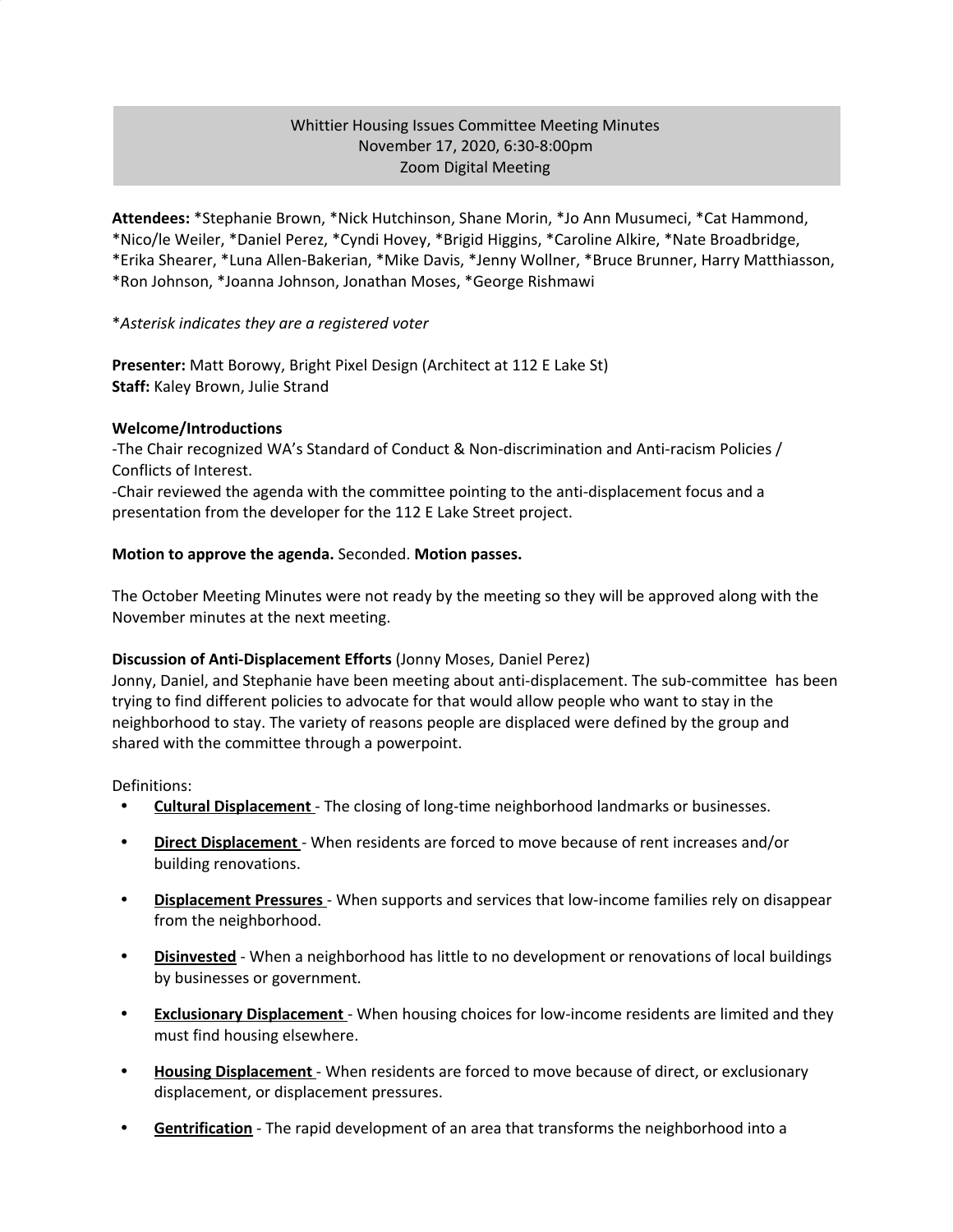high-income sink, pressuring original residents to find housing elsewhere. Development or investment, in and of itself, is not necessarily gentrification.

The group commented on the slide that there is a difference between gentrification and development. New buildings aren't necessarily bad, it is about those new buildings creating equitable opportunity for our neighbors. Also that the process was illuminating in terms of the understanding of gentrification and development. Knowing the difference can help us figure out how to address change in Whittier. It is a paradigm shift. Gentrification doesn't have to result in displacement. The next slides set goals and policy strategies for the group:

### Goals:

There is strength in diversity, both in income and background, and while we cannot nor should not hinder the progress of our neighborhood, **we should develop in such a way as to preserve that diversity which makes our neighborhood successful and such a great place to call home.**

Rising property value means that houses cost more to purchase, rents increase to meet market value, and new development has to set rents or condo ownership at a higher price to meet the costs of building, all of which leads to those with less income to move elsewhere, or not move in at all.

**This committee sets out to develop new strategies to combat displacement, better utilize the strategies we have available, speak with property owners about new initiatives, and reach out nationally and globally to make the best possible decisions possible for our neighborhood.**

### Policy Strategies for Consideration:

As an incentive for property owners of buildings which are at least a duplex to reduce their price of rent, the City of Minneapolis has enacted a program called 4D, a reference to the tax identification 4D, that lowers the property tax of a building under an agreement that the property owner will hold rents at a **steady price** and cannot increase the price unless at a slow rate of change.

### **Tax relief**

### (Minneapolis 4d program)

Property of real estate is divided between a homeowner, who owns the home and property above the land, and a community land trust that owns the land that the building is on. This is a persuasive option for first time home owners or low income individuals to buy a house, because **the purchase price of the property is divided between the land trust and the new buyer**. When the home is to be sold, it is agreed that the new owner will also agree to the land trust terms of home to land ownership, and the money from the sale is divided between homeowner and land trust in proportion to the amounts that they provided upon original purchase.

Explanatory comments from the group: This is a tax credit that many places throughout Minnesota use.

### **Community Land Trusts**

When selling a rental apartment building, **property owners must give the option to tenant residents to purchase the property for themselves** if they can provide the capital to pay. Tenants may also be able to "sign over" their rights to a good faith developer. *[NOTE: Currently under discussion by the City Council]*

Explanatory comments from the group: This is a pretty persuasive option for first time home buyers. You are essentially paying for the property and not for the land. When the house is sold you don't gain all the profit, or get as much equity, but can become a first time home buyer.

## **Tenant Opportunity to Purchase (TOPA)**

Policy Strategies for Consideration Many development projects are subsidized by local governments, and as such, the development is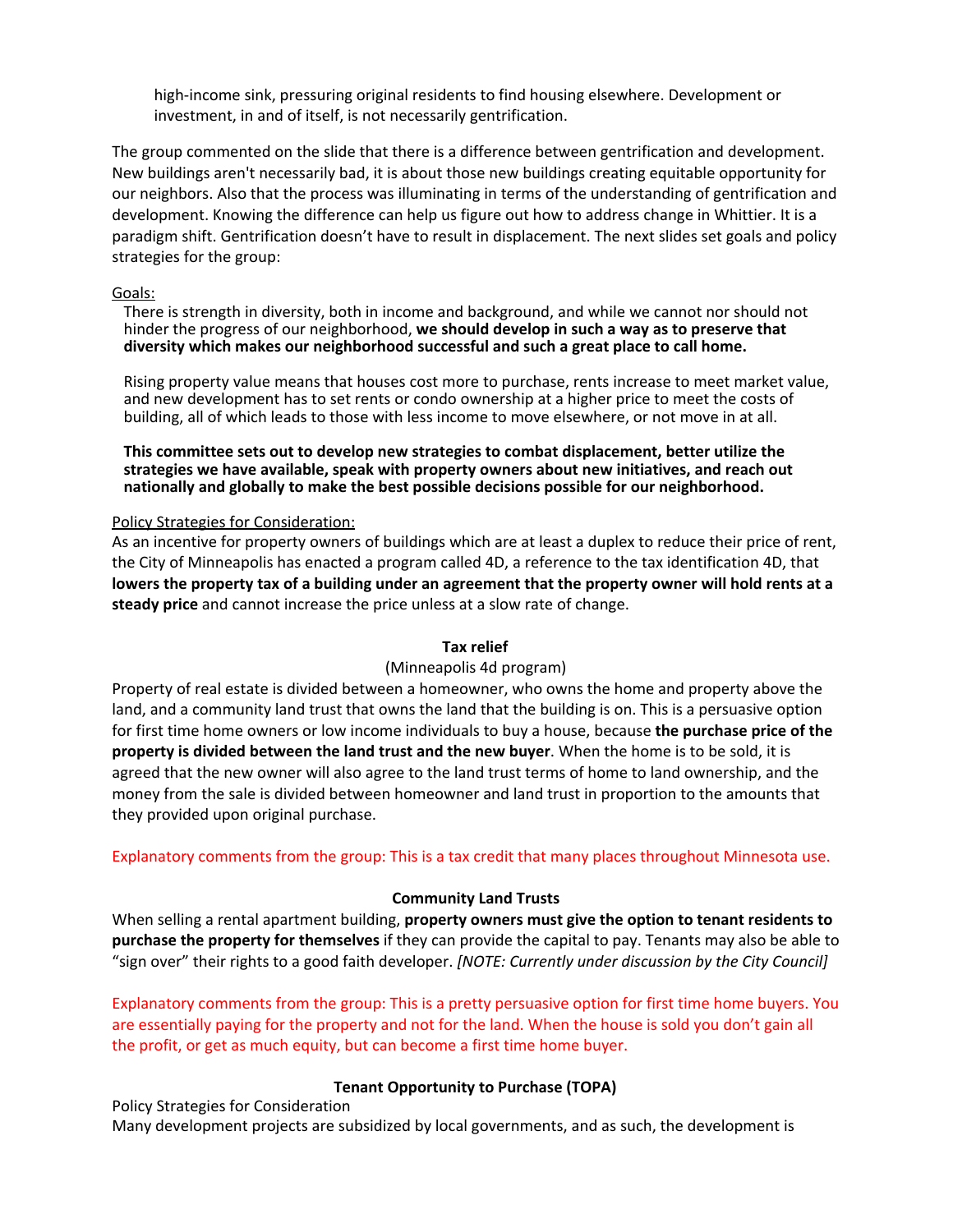accountable to the people of the area they are to build around. To prevent displacement in our area, **developers can enter into a Community Benefits Agreement with the Whittier Alliance to have development plans approved by the Housing Committee before reaching the city government.**

Explanatory comments from the group: Property owners can provide the option to purchase to their tenants, essentially giving them first dibs on ownership.

## **Community benefits agreements**

Tenant protection **designed to prevent arbitrary, retaliatory, or discriminatory evictions** by establishing that landlords can only evict renters for specific reasons, or just causes, such as failure to pay rent.

Explanatory comments from the group: The HI committee sort of already does this. We encourage developers to come to the community first.

### **Just cause eviction**

Evictions are currently not allowed by executive order to the Covid-19 public health crisis. While this means people can't lose their homes right now, it does not mean that rent is not owed. There is on-going concern and active work underway to make sure that, once the moratorium is lifted, there are options for people who have fallen behind in rent.

Explanatory comments from the group: This is just a way to ensure that the relationship between the owner and renter is respected to the fullest, and the tenant can't be unjustly evicted.

## **Evictions Moratorium** *[Covid-specific]*

Daniel-wanted to research what was working in terms of policy strategies.

Explanatory comments from the group: This is in place in MN right now, when that goes away though there could be a wave of people evicted. Options are in development but nothing is clear.

Overall Explanatory Comments: The group talked about this informationation in terms of direct organizing, but it can also help us be thoughtful and persistent when talking with developers. Group also realized that if we want to work effectively we need to know the policies and tools in place. Example we need to let landlords know about 4d options. Also, showing up when policies are under review with the city. In terms of cultural displacement, a group of students is working on that in the neighborhood. We need to open it up so we can work on multiple fronts.

### **The chair opened up the conversation to the group.**

**Ideas:** City of Lakes Land Trust made a partnership with the Kingfield neighborhood and the community housing fund to enact this kind of work in the Kingfield Neighborhood. Maybe Whittier can use that kind of model here to get the City of Lakes Land trust to invest or create opportunity.

**Q:** How would any of this apply when a homeowner rents rooms in their house? **A:** The policies generally don't apply in that situation, you need to be at least a duplex.

## **Qs:**

-What are the limitations on evictions once the moratorium lifts?

-What are the nuances in terms of gentrification?

-How does the moratorium factor in?

-Are we worried about retaliation on tenants that didn't pay and got to stay because of the moratorium? -How are we protecting people or preparing them for when the moratorium is lifted?

**As:**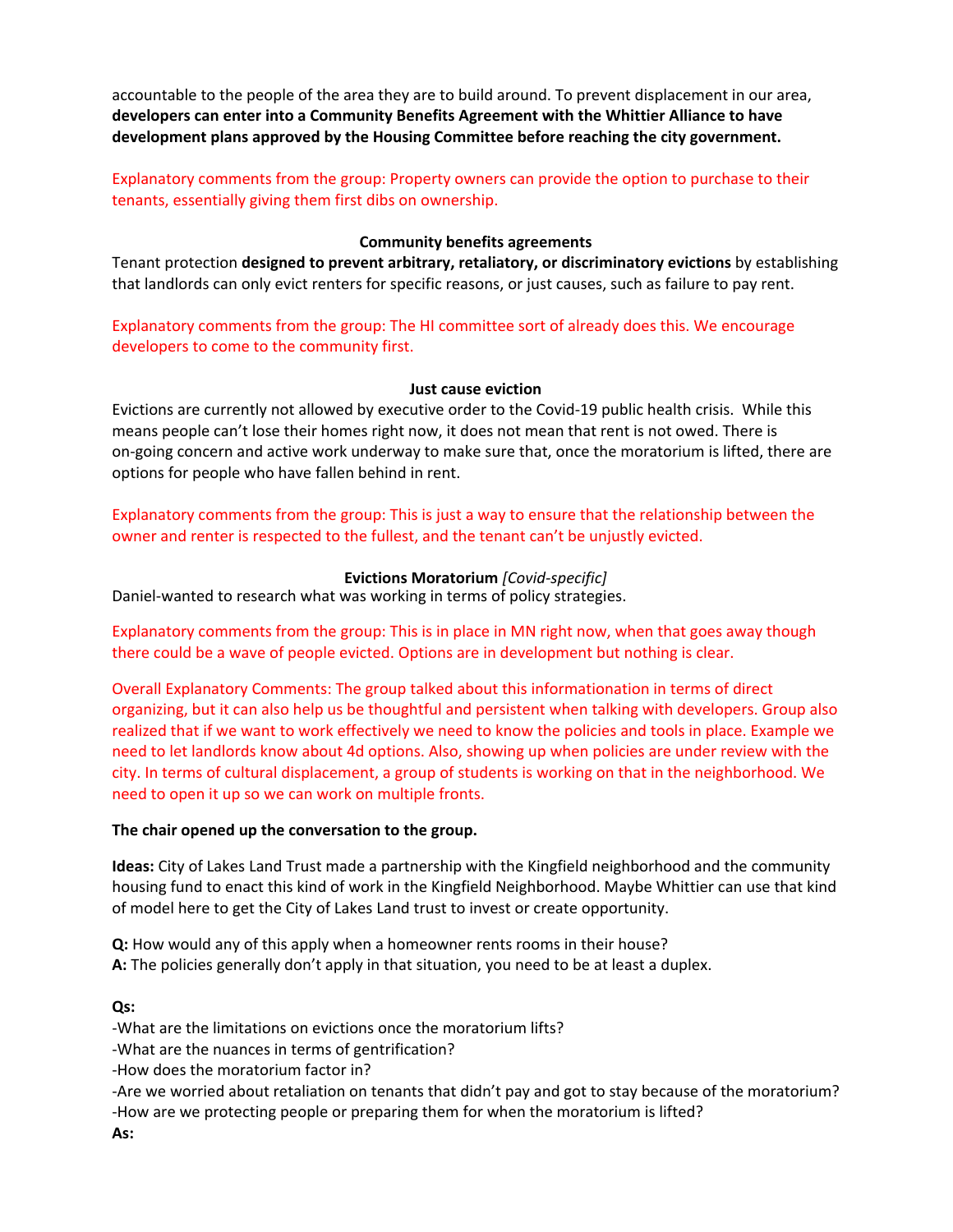-That is tricky, when the moratorium lifts, not paying rent is just cause for eviction and there are no policies to support them being able to stay under those circumstances.

-The policies in place right now prevent arbitrary evictions only. There is a grace period with rent, but when the moratorium lifts someone can file for eviction right away when rent is not paid.

-Currently there are tremendous resources to apply for rent money from the county or city. We should publish those options on the site etc. The city needs to use this money in this way. If not enough people apply the money will be repurposed.

**Q:** Knowing what we now know, what is the most important policy to act on our support and how? Where do we go from here?

**As:**

-Maybe we should focus on sharing out this info.

-Should we end this out to developers at first contact?

-Should we continue to advocate for potential projects?

-Let's make sure our developer scorecard is in alignment.

-Let's reach out to the community land trust to have them present.

-Let's add this to our design guidelines.

-Let's continue to advocate for affordable housing.

-Let's talk with Kingfield about the land trust project.

-Let's look into partnerships with orgs in anticipation of the eviction moratorium lifting. Maybe reach out to Homeline?

-Let's work on building a network with neighborhoods so we can get the needed info to residents.

Whittier Alliance is now hiring for an AmeriCorps Tenant Organizer VISTA. This position will help drive some of this work. If you know of anyone who would be a good fit for this position please have them apply: <http://www.whittieralliance.org/job--internship-openings.html>

There will no longer be a subgroup specifically on anti-displacement, and it is up the HI committee as a whole now to work on this.

# **Policy discussion: Tenant Opportunity to Purchase proposed legislation**

This legislation is designed to give tenants, single family or apartments, an opportunity to purchase their unit or building. There will be no full public forum meeting until January, if you are interested in working on this and strategizing for the forum let the chair know.

# **3 policy options being explored by the city right now are outlined on this slide: [https://lims.minneapolismn.gov/Download/File/4578/Minneapolis-OTP-Presentation-11-17](https://lims.minneapolismn.gov/Download/File/4578/Minneapolis-OTP-Presentation-11-17-2020.pdf) [-2020.pdf](https://lims.minneapolismn.gov/Download/File/4578/Minneapolis-OTP-Presentation-11-17-2020.pdf)**

-Tenants rights and anti displacement (Focus on Tenants)

-Tenants rights, anti-displacement, tenant protects, and rent stabilization (About stabilization Tenants and or Qualified Organizations)

-Anti-displacement, tenant protections and affordability restrictions. (Qualified organization only)

Cat, Nate, Erika volunteered to explore next steps.

# **Project Discussion - 112 E [Lake](https://lims.minneapolismn.gov/download/Agenda/1344/RPT-PLAN11756-112%20Lake%20St%20E.pdf/50057/2077/112%20Lake%20St%20E) St. Matt Borowy, Bright Pixel Design (architect)**

This project is a new development on a piece of land affected by the unrest following the murder of George Floyd. Committee members and staff organized to ask the Planning Commission to hold off on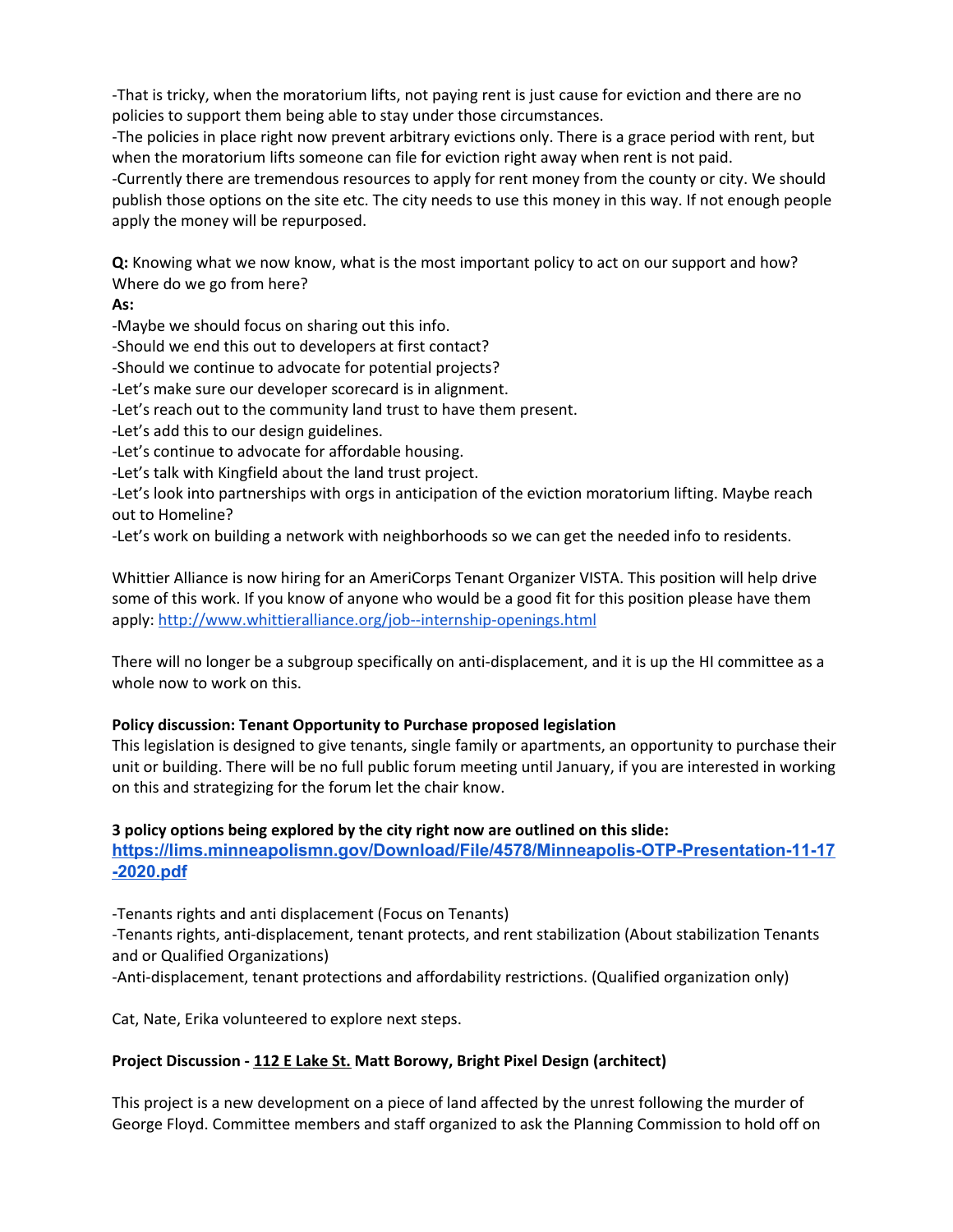approval until January to give WA time to work together with the developer and architect, and they granted us that opportunity. Our goal for today is to understand the constraints the project is working under and what are our opportunities. A revised proposal needs to go to the City the day before the next Housing Issues meeting. At the next meeting we can make a statement on the plan, but the plan will be done.

Matt Borowy, shared design with the group on screen. The budget has expanded greatly since the original plan. The biggest thing in terms of housing is the mix of unit types available in the plan. Every unit is unique, studios to 2 bedrooms. 13 units total. Note: It was previously 13 one bedroom apartments. The design now incorporates many of the committee's suggestions from the Planning Commission meeting discussion.

**Reactions from the group**: We are happy that families of different sizes could now live here. The design improvements are great. We like that there will now be windows on the ground floor and a corner of significance. We see this as a redevelopment of the area affected by the unrest. We see the name of the building could be the name of the area and commercial business that will follow.

Q: Please point to a couple of changes you are evaluating, what would be helpful to have input on? A: Because of the efficiency and construction, this would be considered affordable at the 60% AMI level if all one-bedrooms. Now with the unit changes, it should be about the same. The goal is to be \$100 cheaper per month than average in the area. There won't be parking for residents on site, but there will be a few spaces for the retail tenant.

Q to the committee: What do we do with the west side of the building? In two or three years this side could get covered by development.

A: Could there be windows? Murals? Can we incorporate designers of color or local designers into the challenge of this side of the building?

Q: What is the affordability of these units? What would market rents be? A: It is an inexpensive side of market rate for new construction. 1 bed-\$1,100

Q: What could be added to make this building and space welcoming and representative of Whittier? Q: Is there development already planned next door?

A: Not that we know of yet, but we will reach out to the other owners again for an update.

To help with energy use, they are also planning to create a white roof. The building will be at the silver level for LEED certification.

Suggestions: With a roof that big, you could lease the roof space of the building to offset 50% of the 13 units energy consumption with solar and a third party power purchase agreement would enable the owner to pay \$0. Can also help prolong the roof's life helping with reduction of roof waste. Nate B. will connect Borowy with experts on that.

Q: Are balconies an option? Even just on some of the units.

Comment: There is only 1 ADA unit. Our district is the second highest serving special ed students. Stable homes make stable schools and stability is needed for our community. If units are family friendly and accessible, then our community is supported. Is this providing what our community needs enough?

Q: What is the application process for living in this building? Can we go through its accessibility?